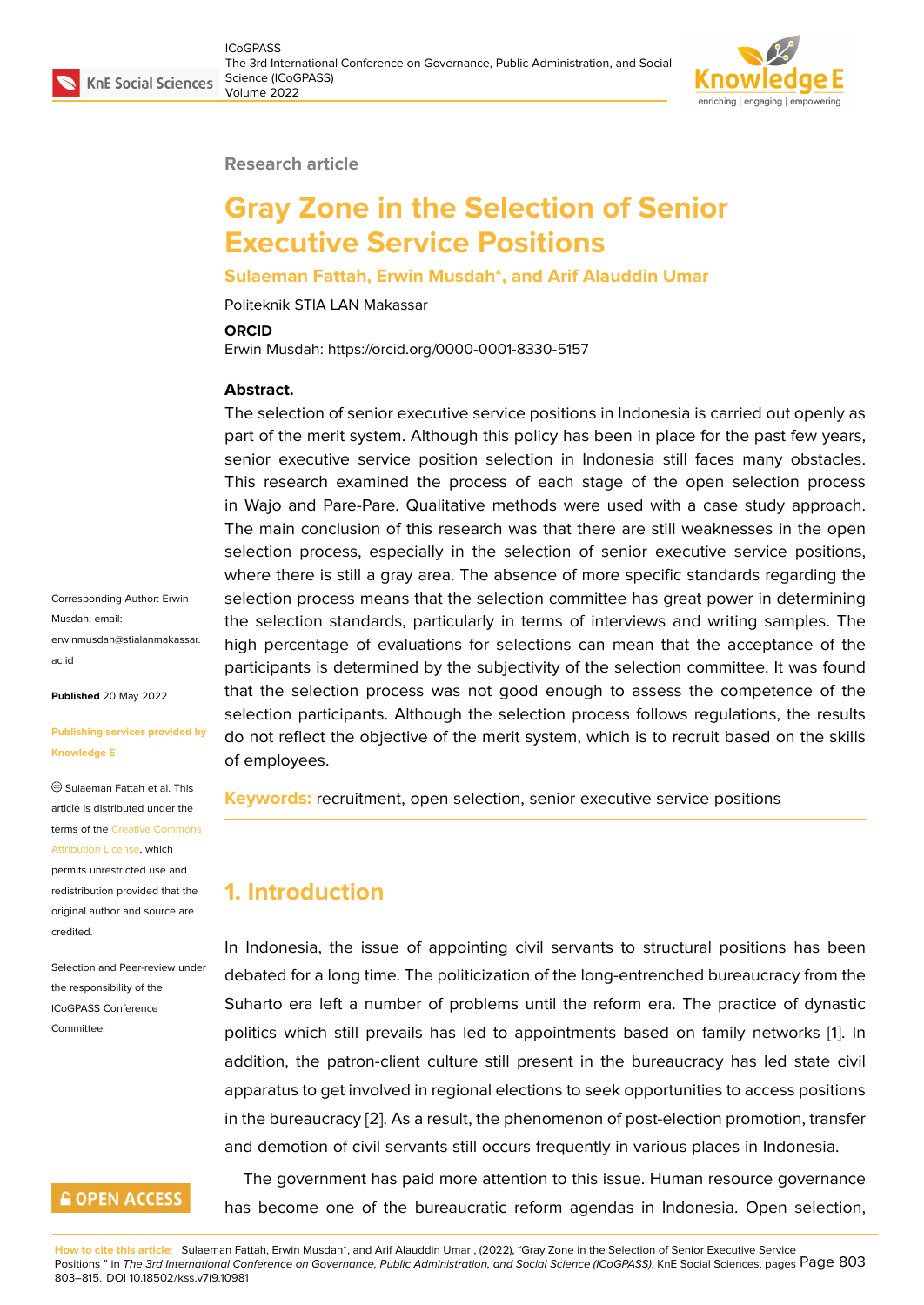often referred to as a job auction, has been established as one of the mechanisms for fulfilling senior executive positions in Government Agencies. This mechanism is regulated in seven articles in Law Number 5 of 2014 concerning State Civil Apparatus (UU ASN). These articles contain instructions and mechanisms for filling the positions of the principal, middle and high leaders openly and transparently. Article 108 of the Civil Service (ASN) Act emphasizes that an open and competitive selection system should consider the requirements of competence, qualifications, rank, education, and training, positions track records, and employee integrity. This conception is seen to be developed from the concept of a merit system. This concept is the opposite of a spoil system based on closeness, friendship, kinship, or political support. McCrudden identified five merit models which, if concluded, more or less contain the meaning of non-discriminatory process, quality-oriented, suitability between process and selection objectives, pay attention to the nature of work, and benefit the organization [3]. In this context, merit is seen as a characteristic that will work well if institutionalized into a merit system.

A feature of this merit system, the open selection system, has been widely ac[ce](#page-11-2)pted in human resource management practice. The Global Center for Public Service Excellent describes the application of the merit system in four ways. Two of them are open selection and the best candidate selection [4]. United States also makes the open selection based on competence and capability as the first principle of applying the merit system [5]. Likewise, in Australia, promotions use a competitive promotion system and focus on the suitability of the candidate's [ca](#page-11-3)pacity with job qualifications [6].

The implementation of open selection in Indonesia has been carried out in recent years. Forma[lly](#page-11-4), the implementation of the open selection refers to the Minister of State Apparatus Empowerment and Bureaucratic Reform 13 of 2014 concer[nin](#page-11-5)g Procedures for Fulfilling the Position of Senior Executive Service through Open Selection in Government Agencies. In July 2019, the Minister of State Apparatus Empowerment and Bureaucratic Reform issued regulation Number 15 of 2019 concerning the Open and Competitive Filling of Senior Executive Service Positions in Government Agencies. This regulation disables the previous regulation. In practice, this open selection is still assessed in various ways based on research results. Several studies revealed that the implementation of open selection went well with several obstacles [7–10]. On the other hand, several studies have concluded that open selection has not gone well [3,11,12]. This study provides an explanation why with the same regulations, there are still differences in their implementation in various places.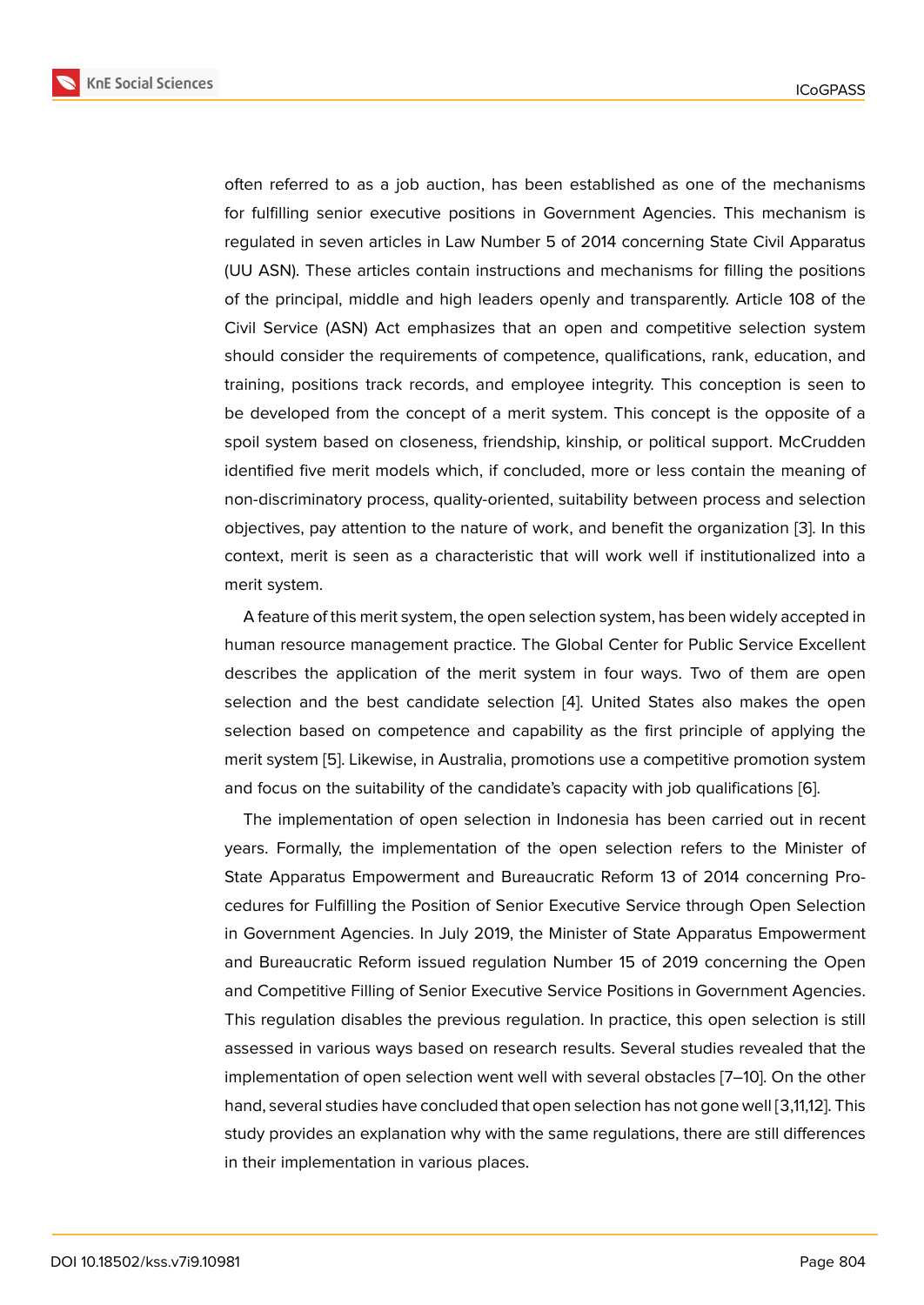In addition to the realm of implementation, several previous studies have examined the challenges of implementing open selection [13], accountability of open selection [14], ethical behavior of the selection committee [15], and the leadership of actors resulting from open selection [16]. Existing studies still focus on the process and results after the selection system is running. Research on t[he](#page-12-0) process and material for each st[age](#page-12-1) of the selection has not been done much. I[n fa](#page-12-2)ct, the materials and process of open selection are the ess[ent](#page-12-3)ial tools to measure the competence of candidates for office. If the materials and selection process are not carried out properly, it will be impossible to produce qualified officials, and in the end, the merit system will not be realized. For this reason, this research aims to examine the process and material for open selection in Wajo and Pare-Pare.

# **2. Method**

This study uses a qualitative method with a case study approach. The case analyzed is the implementation of the open selection of positions in government agencies in two districts in South Sulawesi. This research was conducted in Wajo Regency and Pare-Pare City in 2020. The data were sourced from interviews with key informants who were selected purposively. The informants of this research were members of the selection committee, participants of the Senior Executive Service Positions selection, the Agency for Personnel and Human Resources Development and the secretariat team of open selection in Wajo and Pare-Pare. To maintain objectivity, the selection participants we interviewed met the elements of selection participants who were appointed and not appointed as senior executive service positions. In addition, we collect secondary data in the form of documents for the implementation of job selection. These data were obtained from the Regional Personnel Agency, the committee's secretariat, and the senior executive service positions selection committee in Wajo and Pare-Pare.

# **3. Result and Discussion**

### **3.1. Open Selection in Wajo and Pare-Pare: The Case**

This study describes the senior executive service positions selection process in Wajo and Pare-Pare. Wajo is one of 21 regencies in South Sulawesi Province. Meanwhile, Pare-Pare is one of three cities in South Sulawesi. Both in Wajo and Pare-Pare, the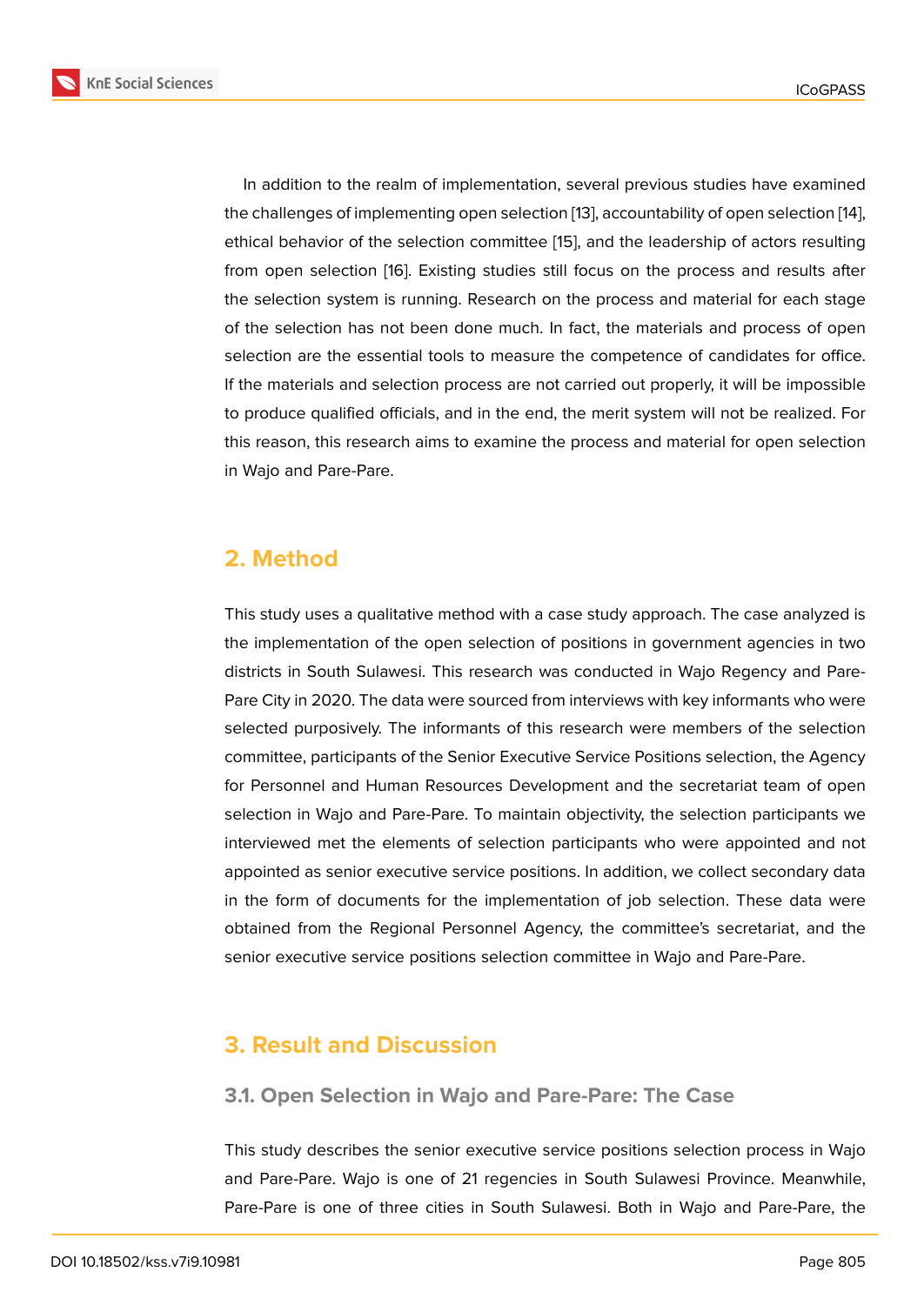

senior executive service positions selection has been carried out several times. For this reason, this study examines the latest selection cases in each region.

The last open selection in Pare-Pare was the senior executive service positions selection held from July to August 2019. The senior executive service positions selection in Pare-Pare was carried out to fill eight vacant positions, namely: Assistant for General Administration; Assistant for Economics, Development, and Public Relations; Head of Regional Finance Agency; Head of the Department of Agriculture, Maritime Affairs and Fisheries; Head of the Pare-Pare City Food Security Service; Head of Youth, Sports, and Tourism Office; Head of the Population Control and Family Planning Agency; and Head of Department. 19 participants attended the selection.

In Wajo, the last open selection was the senior executive service positions selection held from March to June 2020. The selection was carried out to fill 19 positions, namely:

- 1. Secretary of the Regional People's Representative Council;
- 2. Assistant for Government and People's Welfare;
- 3. Assistant for Economics and Development;
- 4. General Administration Assistant;
- 5. Expert Staff for Government, Law and Politics;
- 6. Expert Staff for Economics, Finance and Development;
- 7. Expert Staff for Community and Human Resources;
- 8. Head of Department of Education and Culture;
- 9. Head of Health Office;
- 10. Head of Social Service, Population Control, Family Planning, Women's Empowerment and Child Protection;
- 11. Head of the Department of Transportation;
- 12. Head of the Office of Communication, Information and Communication;
- 13. Head of Population and Civil Registration Service;
- 14. Head of Department of Industry, Trade, Cooperatives, Small and Medium Enterprises;
- 15. Head of Community and Village Empowerment Service;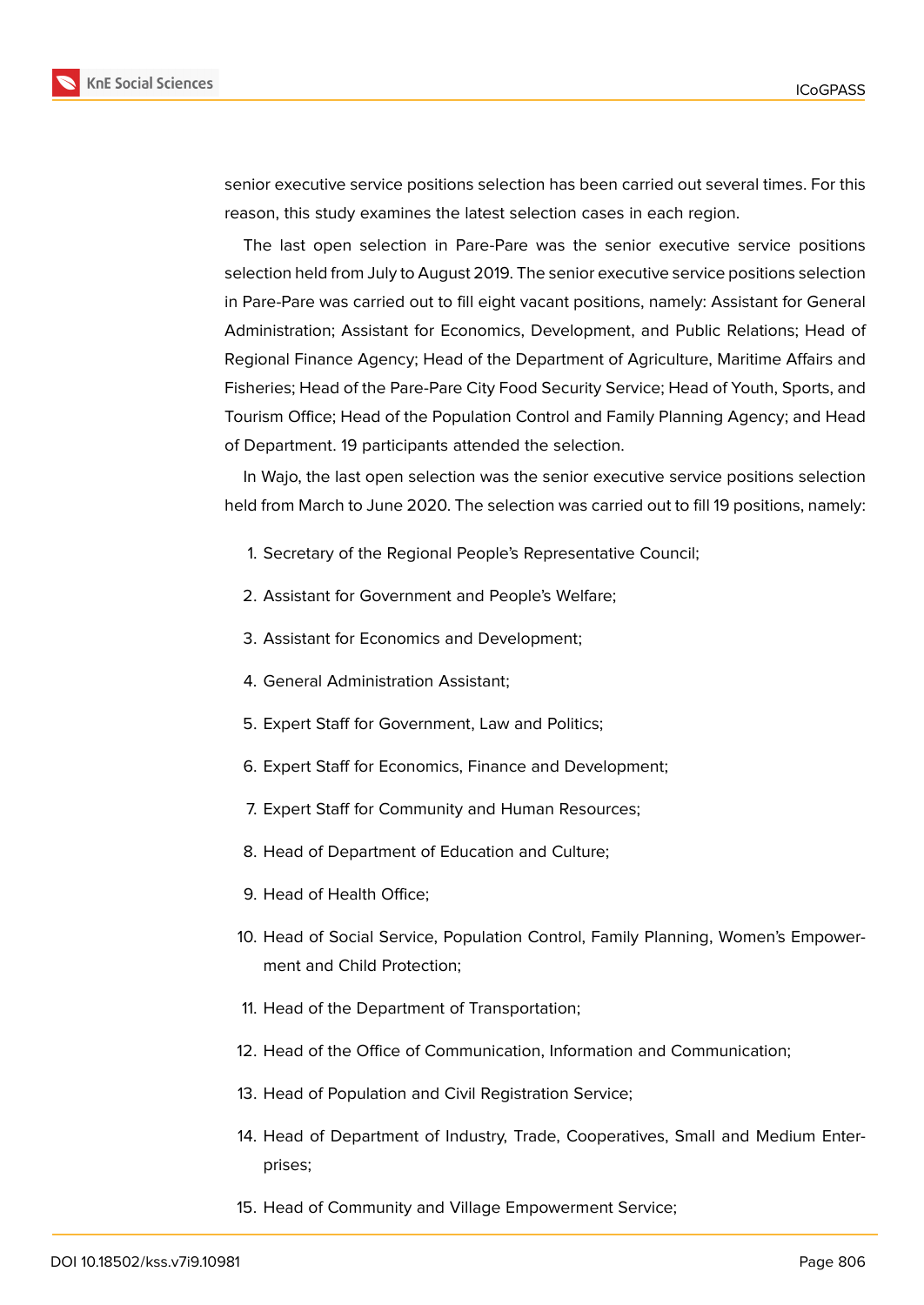- 16. Head of Regional Planning, Development, Research and Development Agency;
- 17. Head of National and Political Unity Agency;
- 18. Head of Regional Disaster Management Agency;
- 19. Regional Inspector.
- 49 participants attended this selection.
- **3.2. Open Selection Stage**

### **3.2.1. Administration Selection**

The Secretariat carries out the administrative selection in Wajo and Pare-Pare. The Secretariat team checks the files and submits the final results to the selection committee for determination. In Wajo, out of 49 people who registered to take part in the open selection, at the administrative selection stage, five people did not pass the administrative selection. They do not complete the required administrative documents, meet the qualification requirements for a rank, are more than 56 years old, or have not attended Leadership Education and Training III. In Pare-Pare, all participants who submit files are declared to meet the administrative requirements. The administrative selection stage is relatively running according to the rules because the indicators are clear. If the file is complete, then it meets the requirements. Meanwhile, if the file is incomplete or does not meet the requirements, it will automatically not meet the requirements and continue at the next stage.

### **3.2.2. Track Record Tracking**

In the Regulation of the Minister of State Apparatus Empowerment and Bureaucratic Reform 15 of 2019, track record searches can be carried out through an evaluation of applicant profiles to see the suitability of the position applied for and the potential in carrying out job duties which include:

- 1. positions that have been and are currently being occupied;
- 2. formal educational background;
- 3. leadership and technical/functional education and training that have been followed;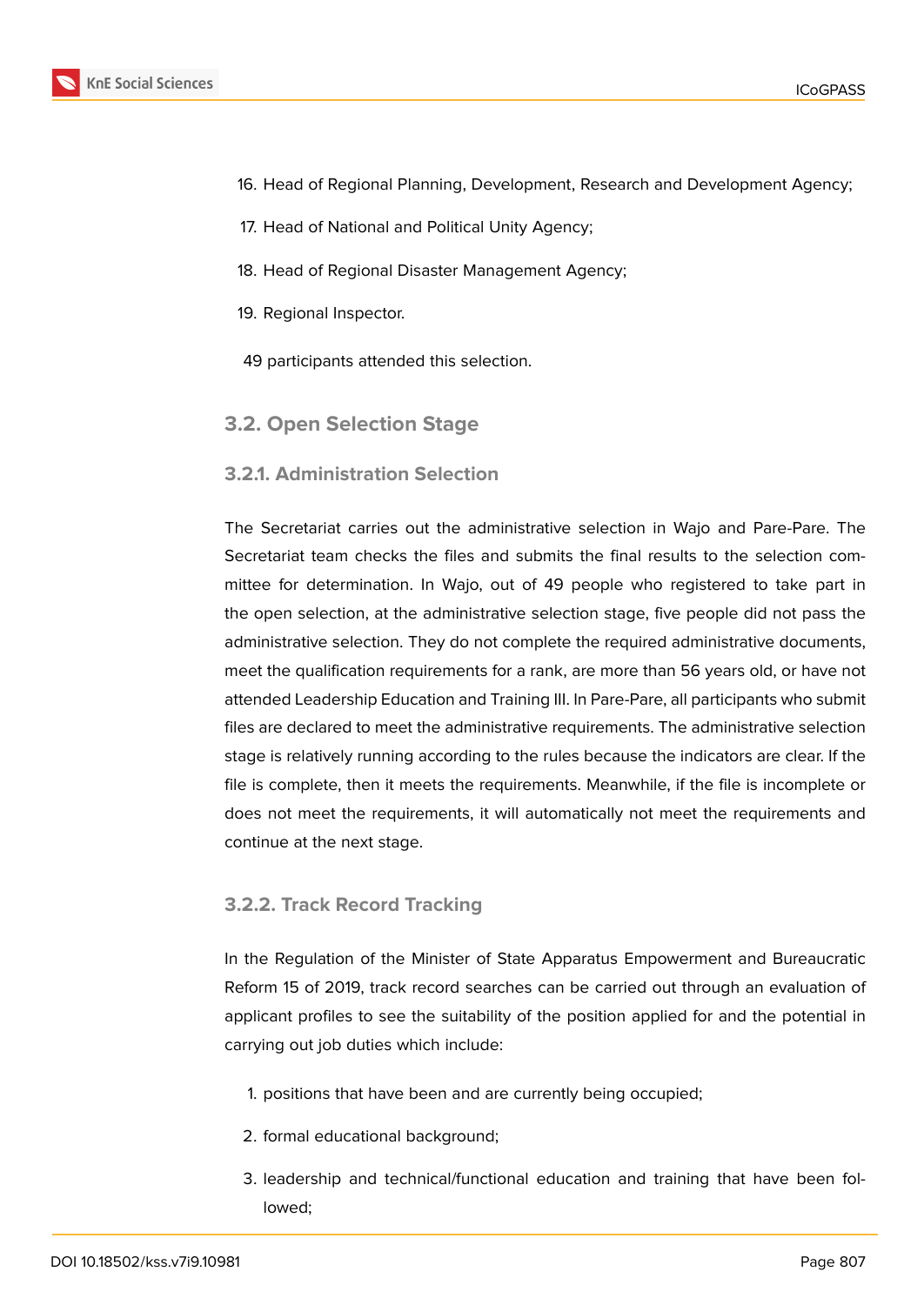

- 4. outstanding achievements while carrying out tasks;
- 5. Owned integrity.

Tracking track records in Wajo, using six assessment indicators, namely:

- 1. Rank with a percentage value of 15%
- 2. Training and Education with a percentage of 15%
- 3. Education with a percentage value of 20%
- 4. Position History with a percentage value of 20%
- 5. Technical/Functional training with a percentage of 15%
- 6. Assessment of the Work Performance of Civil Servants with a percentage of 15%

Out of the six-track record assessment indicators used by the Senior Executive Service Positions Selection Committee in Wajo, the indicators used for integrity assessment have not been found. This was also encountered by one of the senior executive service positions selection participants in Wajo. Integrity points became the participants' attention after observing the scores of other participants who were known to have been dismissed from positions due to findings from the inspectorate. This fact also shows the lack of transparency in the track record assessment. Participants were not given any indicators in providing track record scores.

We found other problems from the results of the document study. There are two severe problems with track record assessment. First, the track record assessment is based on participant data. Assessment is not given based on the position applied for. Each participant is only assessed once without considering the position applied for. This first problem causes the second problem namely the standard of competence of the position is not considered in the awarding of track record scores. On the standard competency document, education is written as a prerequisite for the position. For example, one of the vacant positions requires the fields of Social Science, Economics, or Social Politics. Two applicants for this position have educational backgrounds outside the three fields of science but scored 90 and 100 on the assessment of educational track records.

### **3.2.3. Assesment**

The Competency Assessment held on Thursday-Friday, 4 – 5 June 2020, in Pola Room of the Wajo Regent's Office. Competency assessment on senior executive service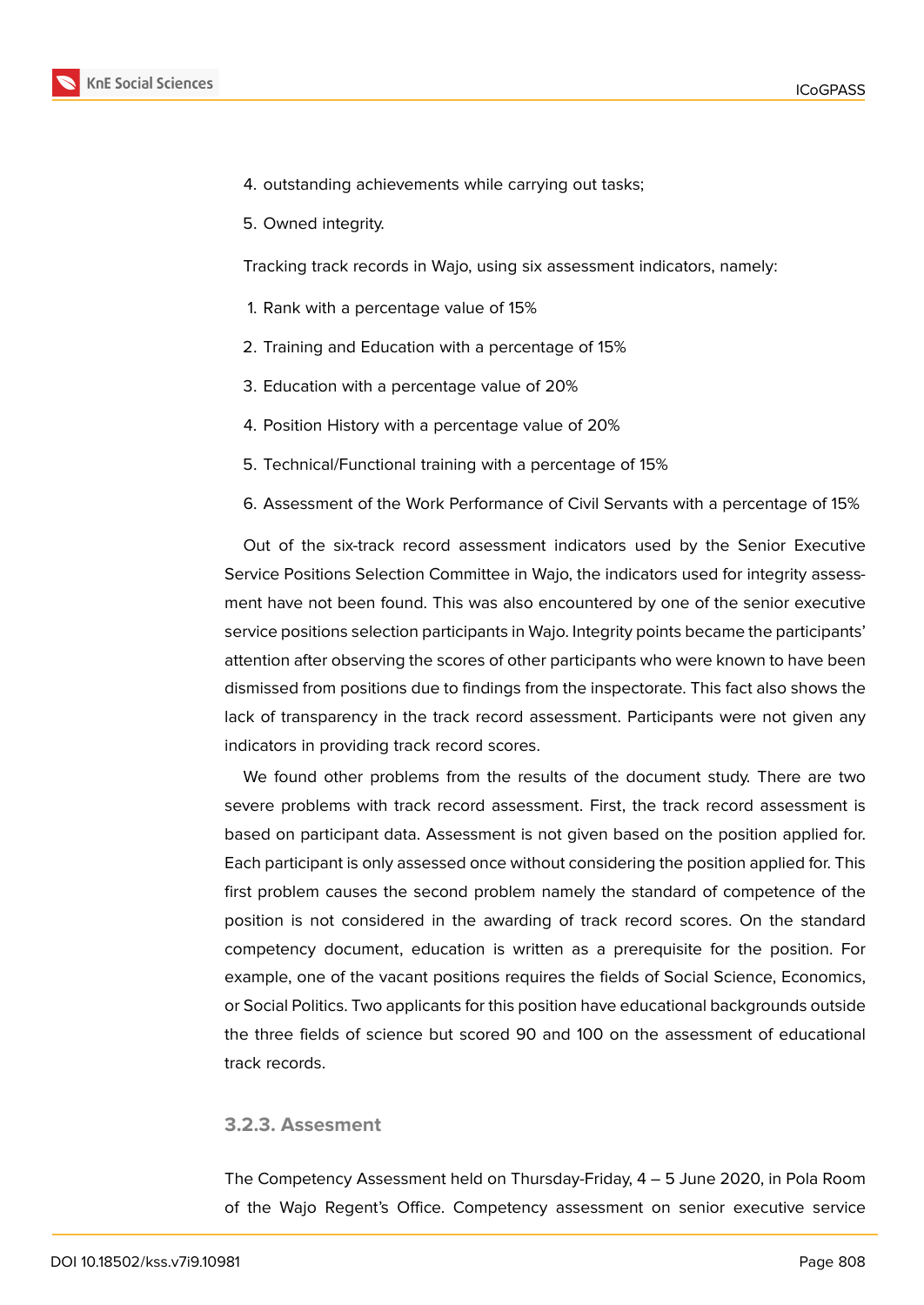**KnE Social Sciences** 



positions selection in Wajo was carried out by the Technical Implementation Unit (UPT) for Potential and Competency Assessment, Regional Personnel Agency of South Sulawesi Province. The recapitulation of the assessment was carried out on Thursday-Friday, 18-19 June 2020, at the UPT for Potential and Competency Assessment of Regional Civil Service Agency South Sulawesi Province. Assessment is carried out on eight managerial competency standards and one socio-cultural competency standard. Out of 44 people who took part in the assessment, 20 were in the eligible category, while 24 others were in the still eligible category. In Pare-Pare, the assessment was conducted on Friday-Monday, 16-19 August 2019 at the Pare-Pare Human Resources Development and Personnel Agency Office.

Out of four stages of selection, this assessment is considered the most objective and does not find many obstacles. Selection Participants Number 1 of the Wajo stated, "there are four selections: the assessment centre, paper writing, paper interviews, and track records. The third one is subjective, immeasurable, in a different sense from the assessment centre" (interview 11 July 2020).

Because the test is considered objective, participants suggest that the percentage in determining the final score is added in this test. Selection Participant Number 3 in Pare-Pare revealed: "perhaps the portion of the value needs to be increased…the ability to analyze, make decisions, maybe need to be a part of the exam" (interview 6 August 2020).

#### **3.2.4. Paper Writing**

The stage of writing papers in the 2020 senior executive service positions selection in Wajo was carried out on Saturday, June 6, 2020, from 09.15 to 12.15 in the pattern room of the Wajo Regent's Office. Within three hours, participants were assigned to write as many papers as the position applied for. Because each participant is required to choose three positions, practically each composes three papers in three hours. We obtained three sample papers from participants who passed the top three in certain positions. Two of the three authors of the paper were successfully appointed as senior executive service positions. We found that in writing papers, participants were asked to fill in the form provided by the committee systematically:

- 1. A systematic overview of the position of interest (can describe things such as: main tasks and functions and/or job descriptions)
- 2. Problem Identification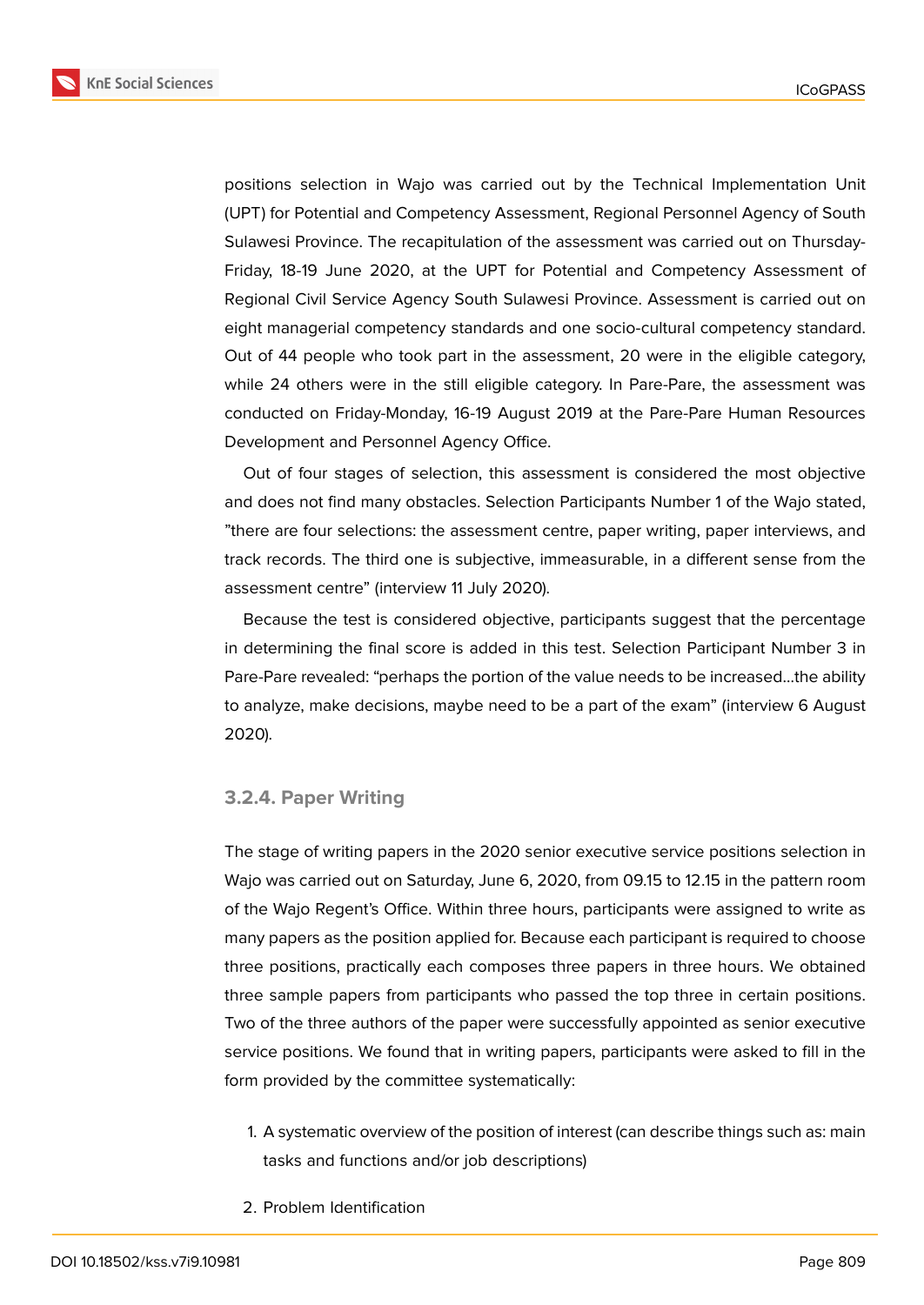

- 3. Solution or troubleshooting
- 4. Follow-up plan
- 5. Innovation

Each section is provided with one page consisting of 18 to 25 lines to be filled in by hand. The short time for writing papers causes participants to not be optimal in writing papers. As a result, the papers prepared by the participants are prioritized on the first choice papers. The second and third choices were only made modestly. This is also obvious in the three samples of participant papers that we read.

Another problem we found at the selection stage of writing a paper in Wajo was the assessment problem considered less objective. We identified three things that caused the problem. First, this assessment format was not conveyed to the selection participants. Second, there is a possibility that the participant's writing is illegible, so it is not easy to give a score. Third, the assessment time is too narrow and overlaps with the interview assessment time. The time for writing papers is finished at 12.15 WITA, and interviews start at 13.00 on the same day. If each participant is only given 10 minutes, then it is clear that there is not enough time for the panel to assess three papers at the same time conducting interviews.

Unlike in Wajo, which has its schedule, writing papers in Pare-Pare is part of the administrative requirements so that participants are allowed to compile their papers well independently. However, the writing of papers in Pare-Pare has not been accompanied by a clear format. The only guide that is used as a guide in compiling a paper is that the paper must not be more than ten pages.

### **3.2.5. Interviews**

Interviews in Wajo were held on Saturday 6 June 2020 at 13.00 – 17.35 and continued on Sunday, 7 June 2020 at 08.00 – 11.30 in the Wajo Regency Regional Secretariat Room. Each participant was interviewed separately by the selection committee with a parallel system. Based on the schedule prepared by the committee, each participant is scheduled to interview with each selection committee for 10 minutes. In practice, the interview time varies from 5 to 15 minutes. During this time, participants were generally asked about what they wrote in the paper they had written. The questions from the selection committee seemed to explore more managerial competence.

On the other hand, technical, socio-cultural, and government competencies were less elaborated in the interviews. Whereas in the assessment sheet, there are four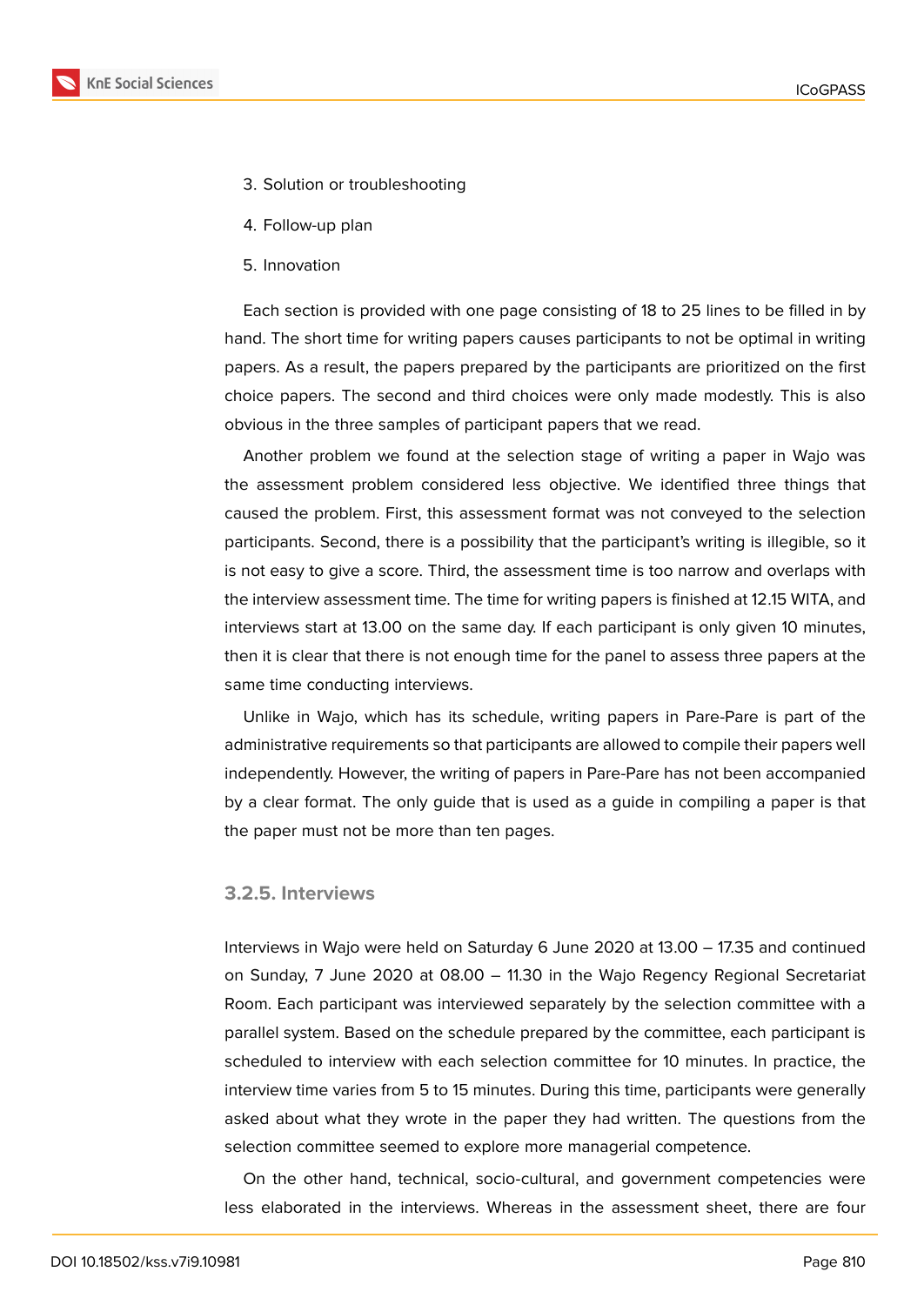

types of competencies. The selection committee rates each competency. This raises the question of how to score without questioning the participants.

In addition to the substance of the questions, the interview method was also questioned by the participants. Under normal circumstances, interviews are generally conducted in the form of panels. What happened during the interview in Wajo was the new normal. The Covid-19 pandemic has restricted people from gathering, so it was decided to use a separate system in separate rooms. Selection Committee Number 1 in Wajo revealed that he hoped for a panel model to be easier to check and balance questions from other panels (interview October 2020).

In Pare-Pare, the interview stage was held on Tuesday-Wednesday, 20-21 August 2019 at Pare Beach Hotel. The length of the interview varied between 10-30 minutes. In the interview process, the selection committee asked about the position's main tasks and functions, track record of achievement, the substance of government, and willingness to cooperate with the leadership. Although there are many questions for the selection participants, Selection Participant Number 2 in Pare-Pare still feels that the questions have not fully explored their competencies. He explained:

*"*In next selection, the time should be added again. Do not be too short of asking the participants something. I mean, sir, we applied for the position of general administrative assistant, but the average question was only one, Mr Abrar only asked one question, and even then it deviated from general administration" (interview August 5, 2020)

The results of the interviews submitted by the selection participants in Wajo and Pare-Pare revealed that the interview process had not been able to become a means to explore the competence of the selection participants.

### **3.3. Gray Zone In Open Selection**

The 2020 senior executive service positions open selection implementation is carried out based on the Regulation of the Minister of State Apparatus Empowerment and Bureaucratic Reform Number 15 of 2019. There are five selection mechanisms regulated in the regulation, including tracking track records, administrative selection, selection of managerial and social-cultural competencies, selection of field competencies, and final interviews. The five types of exams are grouped into four categories of assessment with percentages of assessment:

- a) Writing papers with a percentage of 15% to 20%;
- b) Assessment center with a percentage of 20% to 25%;
- c) Interviews with a percentage of 30% to 35%;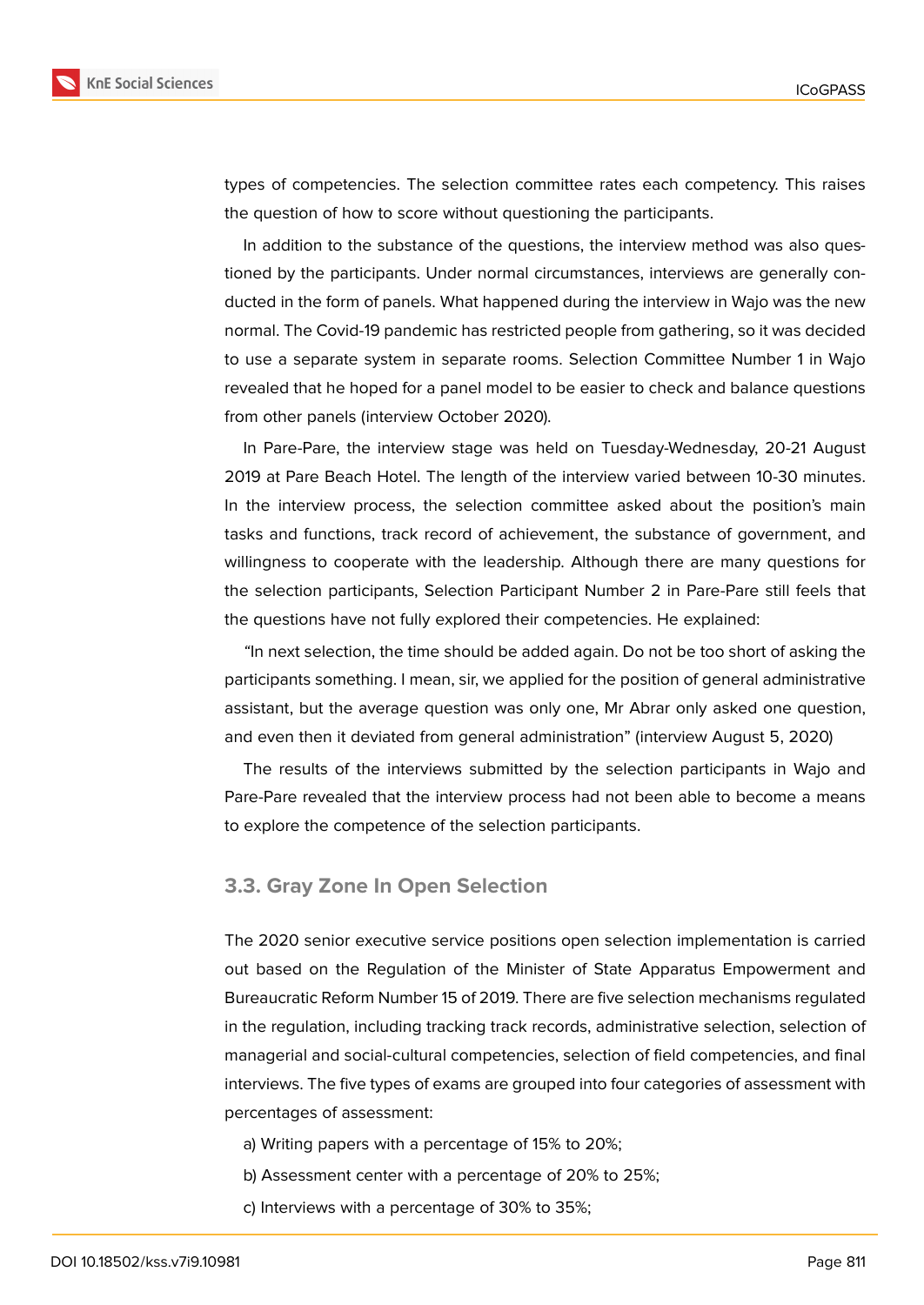d) Track record with a percentage of 15% to 20%.

Administrative selection is not assessed but is carried out at the beginning to determine whether participants can continue the selection or not. The selection of managerial and socio-cultural competencies is carried out through an assessment centre. Selection of field competencies is done through writing papers. The last one is the interview.

Selection of technical competence in Wajo and Pare-Pare is done through the method of writing papers. The regulation regulates three things regarding this selection: the selection method, the obligation to refer to the competency standards of the position, and announcements. The selection method is only mentioned using the written method and interviews or/and other methods. There is no more technical explanation of the format, working mechanism, and assessment of the writing of the paper.

Similar conditions were also found in the final interview selection. The regulations only generally regulate the affirmation of the authority and duties of the selection committee in interviews, the function of the interview as a means of clarification and deepening of the four competencies, and opportunities to use resource persons to assist the selection committee in conducting interviews. There are no further rules on the mechanism and assessment of the interview. Conditions like this seem to be common in the implementation of senior executive service positions selection in Indonesia, as is also evident in several studies, which in essence conclude that senior executive service positions selection is still decorated with the phenomenon of non-transparent assessment [8] and uncertainty of time at each selection stage [17].

On the other hand, for track record selection, regulations have regulated how to tracking track records and what indicators are assessed. Even so, the percentage of assessme[nt](#page-11-6) for each indicator is still left to the selection c[om](#page-12-4)mittee. Likewise, for selecting managerial and social-cultural competencies, the regulation stipulates an assessment centre as the primary method of testing this competency. Although not regulated in detail, this method is commonly used in the selection process. In addition, many institutions and assessors have been certified, so that it can be assumed that the implementation of this selection can be carried out with relatively the same standards.

Based on existing regulations and research results, it was found that there was a tendency to link the clarity of the mechanism and assessment standards with trust in the selection process. The study results revealed that the assessment centre was the selection stage with the most trusted objectivity by the selection participants. On the other hand, interviews and writing papers left many complaints from the selection participants, which in the end also lowered their trust in the selection mechanism.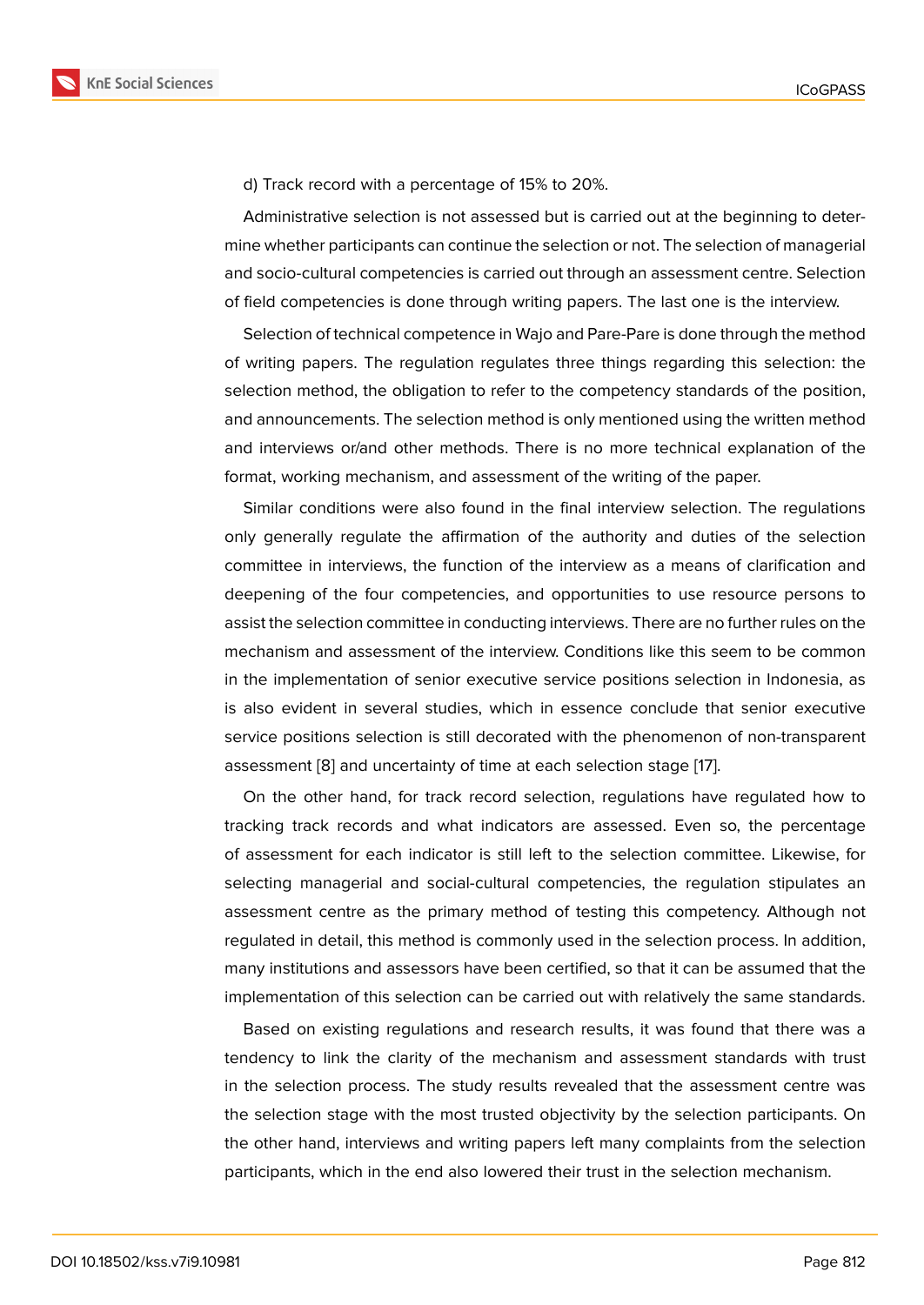**KnE Social Sciences** 

In addition to the problem of the selection process, the selection material is also a problem in the selection of interviews and writing papers. The results of the study revealed that there were participants who were not given questions, the questions did not conform to the position applied for, and the questions were only related to one dimension of competence. Thus the test material for both tests was considered not good enough to be used as a standard in assessing the competence of selection participants.

The problem with the process and substance of the open selection is because the policies that are the reference for the open selection have not been adequately regulated, especially in the selection of interviews and writing papers. The absence of more technical standards in the regulation of open selection in the two types of selection gives the selection committee too much subjectivity. This condition is exacerbated because the percentage of assessments for the two selections can reach 55% of the total assessment. That is, the majority of the assessment depends on the subjectivity of the selection committee.

Instead of recruiting candidates for high-ranking officials based on competence, the weakness of the open selection policy can be exploited by a selection committee with no integrity. If the selection committee does not have good integrity, open selection may only be a means of sealing the authorities to place the desired people in certain positions. If so, the aspired merit system through an open selection process is impossible to achieve.

# **4. Conclusion**

Meritocracy in government administration has inherently been applied in the selection process for senior executive service positions in Indonesia. However, ambiguity, uncertainty, and doubts about the quality of the selection (read: grey zone) are still visible, both from the policy and implementation aspects. From the policy aspect, the implementation of the senior executive service positions selection in Wajo and Parepare followed the administrative provisions (requirements and mechanisms). However, on the other hand, the policy also provides an excellent opportunity for the subjectivity of the selection committee in assessing administrative indicators, track records, assessments, papers and interviews, giving rise to an assessment that the selection results do not reflect the purpose of the merit system, namely recruitment based on employee competence.

From the implementation aspect, the senior executive service positions selection in Wajo and Pare-Pare has indeed been carried out following the specified procedures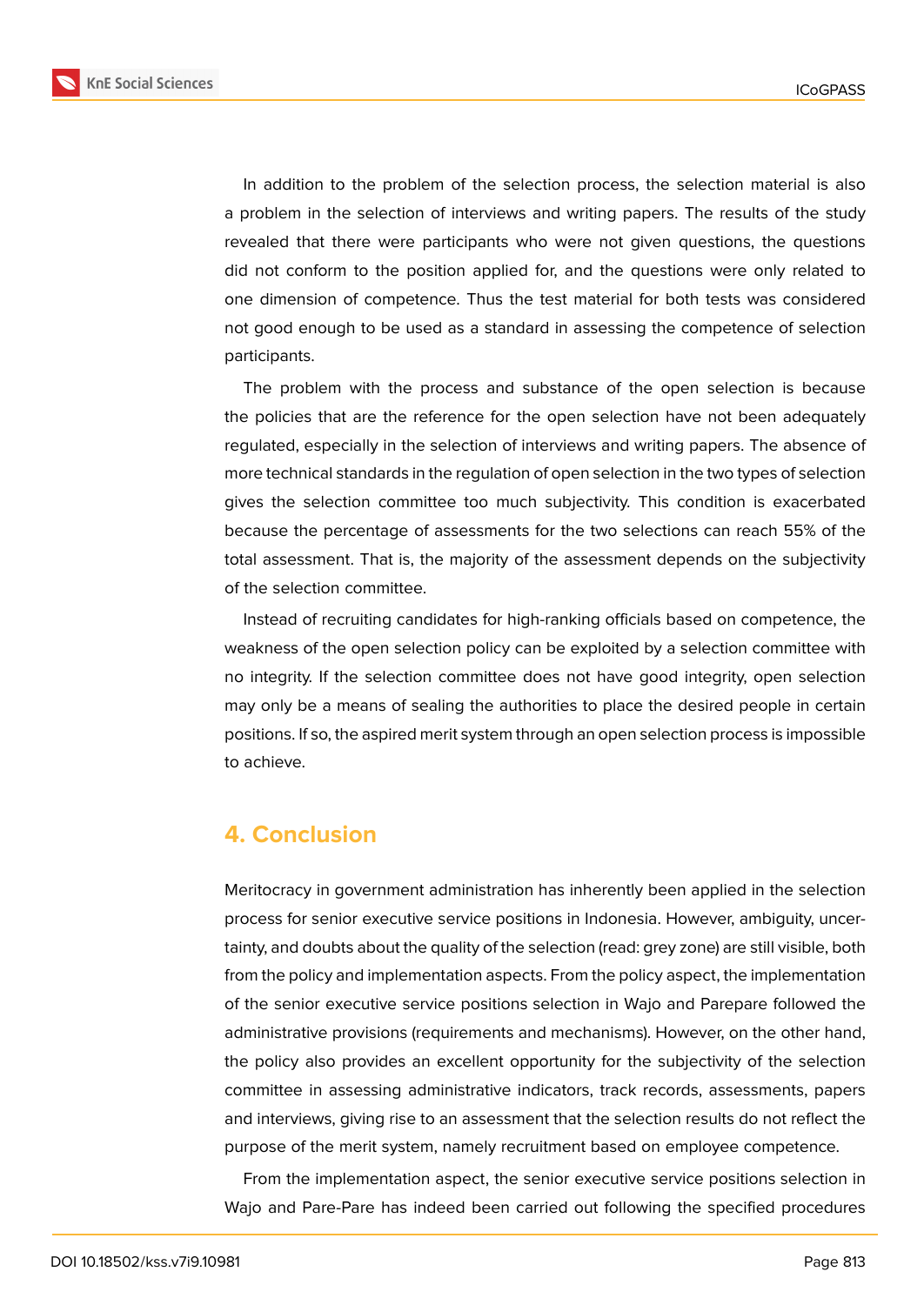

and stages. However, only the administrative selection and assessment stages are considered explicit in the format and indicators, while for the track record, paper and interview stages, the format and assessment indicators are considered unclear and not transparent. Based on this, it is not surprising that the research results show a significant tendency to doubt the quality of the results of the senior executive service positions selection in Wajo and Pare-Pare even though they are considered successful in their implementation.

# **References**

- <span id="page-11-0"></span>[1] Gunanto D. Tinjauan kritis politik dinasti di Indonesia. Sawala: Jurnal Administrasi Negara. 2020;8(2):177–91.
- <span id="page-11-1"></span>[2] Firnas MA. Politik dan Birokrasi: Masalah netralitas birokrasi di Indonesia era reformasi. Jurnal Review Politik. 2016;6(1):160–94.
- <span id="page-11-2"></span>[3] Setyowati E. Merit system in recruitment and selection process of civil servant candidate in Malang Indonesia (Implementation of recruitment and selection of civil servant candidate in 2010). Journal of Administrative Sciences and Policy Studies. 2016;4(1):2372–5117.
- <span id="page-11-3"></span>[4] The Global Centre for Public Service Excellence. Meritocracy for public service excellence. Singapore: The Global Centre for Public Service Excellence; 2015.
- <span id="page-11-4"></span>[5] US Merit Systems Protection Board. The merit system principles: Keys to managing the federal workforce. Washington, DC: U.S. Merit Systems Protection Board;2017.
- <span id="page-11-5"></span>[6] Australian Public Service Commission. Merit and transparency merit-based selection of APS agency heads and APS statutory office holders.  $4<sup>th</sup>$  ed. Australia: Australian Public Service Commission; 2012.
- [7] Dewi NK, Pramusinto A. Mekanisme pengisian jabatan pimpinan tinggi pratama melalui seleksi terbuka di kabupaten kubu raya. Yogyakarta: Universitas Gadjah Mada; 2017. Available from: http://etd.repository.ugm.ac.id/home/detail\_pencarian/110450
- <span id="page-11-6"></span>[8] Widiyati W, Susanto E. Evaluasi pelaksanaan seleksi terbuka dalam pengisian jabatan pimpinan tinggi pratama pemerintah kota Yogyakarta. Yogyakarta: Universitas Gadjah Mada; 2018.
- [9] Rubianto H. Seleksi terbuka camat dan lurah tahun 2013: Pengalaman pelaksanaan seleksi terbuka jabatan struktural PNS di lingkungan pemerintah provinsi DKI Jakarta. Jurnal Desentralisasi. 2013;11(2):383–92.